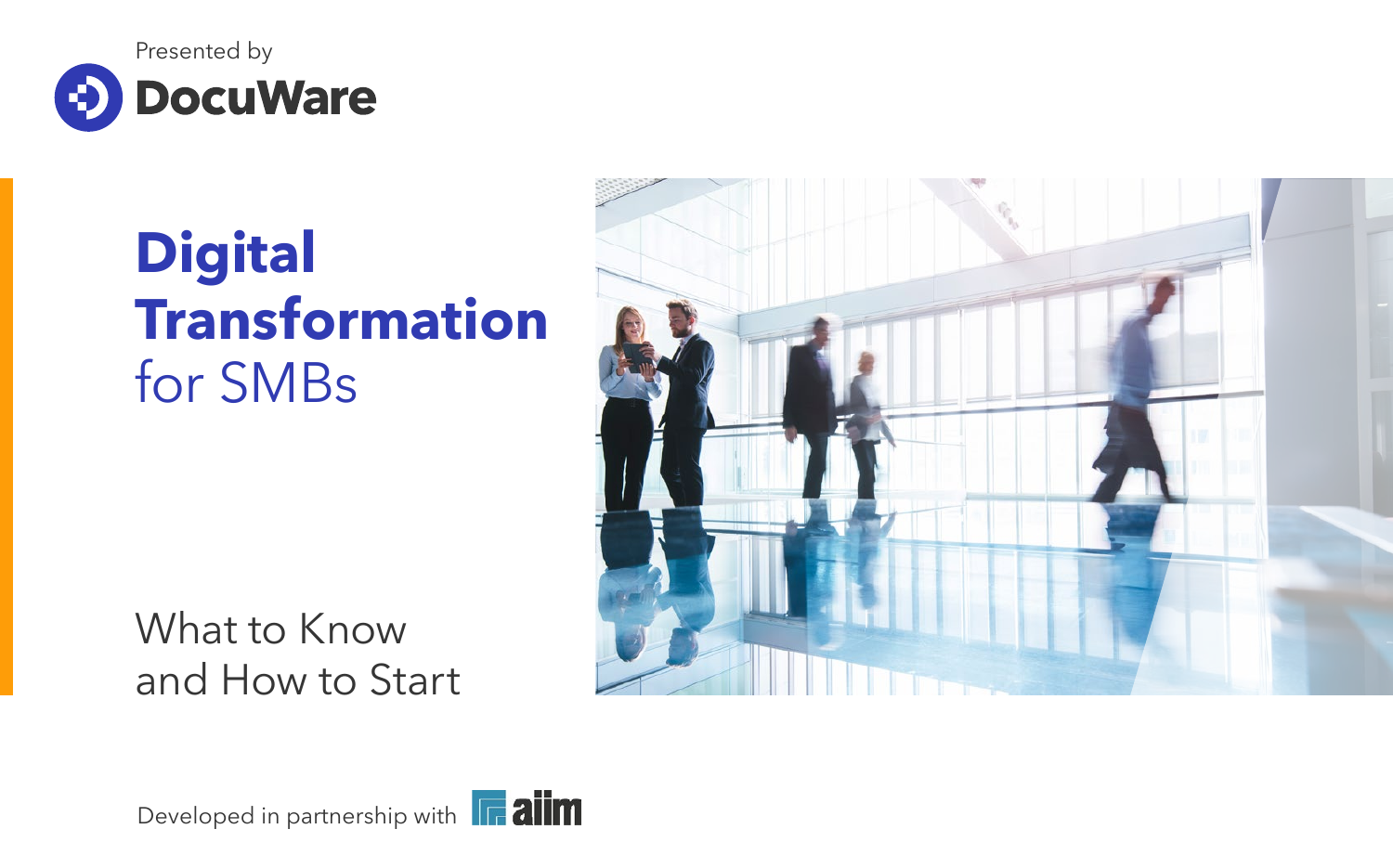# **About the research:**



# Written by

Kevin Craine Content Strategist, AIIM Host and Producer of AIIM On Air Podcast

### **About this eBook**

As the non-profit association dedicated to nurturing, growing and supporting the information management community, AIIM is proud to provide this research at no charge to our members. In this way, the entire community can leverage the education, thought leadership and direction provided by our work. We would like these research findings to be as widely distributed as possible.

Feel free to use individual elements of this research in presentations and publications with the attribution — "© AIIM 2019, www.aiim.org". Permission is not given for other aggregators to host this report on their own website. Rather than redistribute a copy of this report to your colleagues or clients, we would prefer that you direct them to www.aiim.org/research for a download of their own.

Our ability to deliver such high-quality research is partially made possible by underwriters, without whom we would have to use a paid subscription model. For that, we hope you will join us in thanking our underwriter:



DocuWare Corporation

4 Crotty Lane Suite 200 | New Windsor, NY 12553 +1 (845) 563-9045 | contact.us@docuware.com **www.docuware.com**

### **About AIIM**

Here at AIIM, we believe that information is your most important asset and we want to teach you the skills to manage it. We've felt this way since 1943, back when this community was founded.

Sure, the technology has come a long way since then and the variety of information we're managing has changed a lot, but one tenet has remained constant — we've always focused on the intersection of people, processes, and information. We help organizations put information to work. AIIM is a non-profit organization that provides independent research, training, and certification for information professionals.

### **Visit us at www.aiim.org**.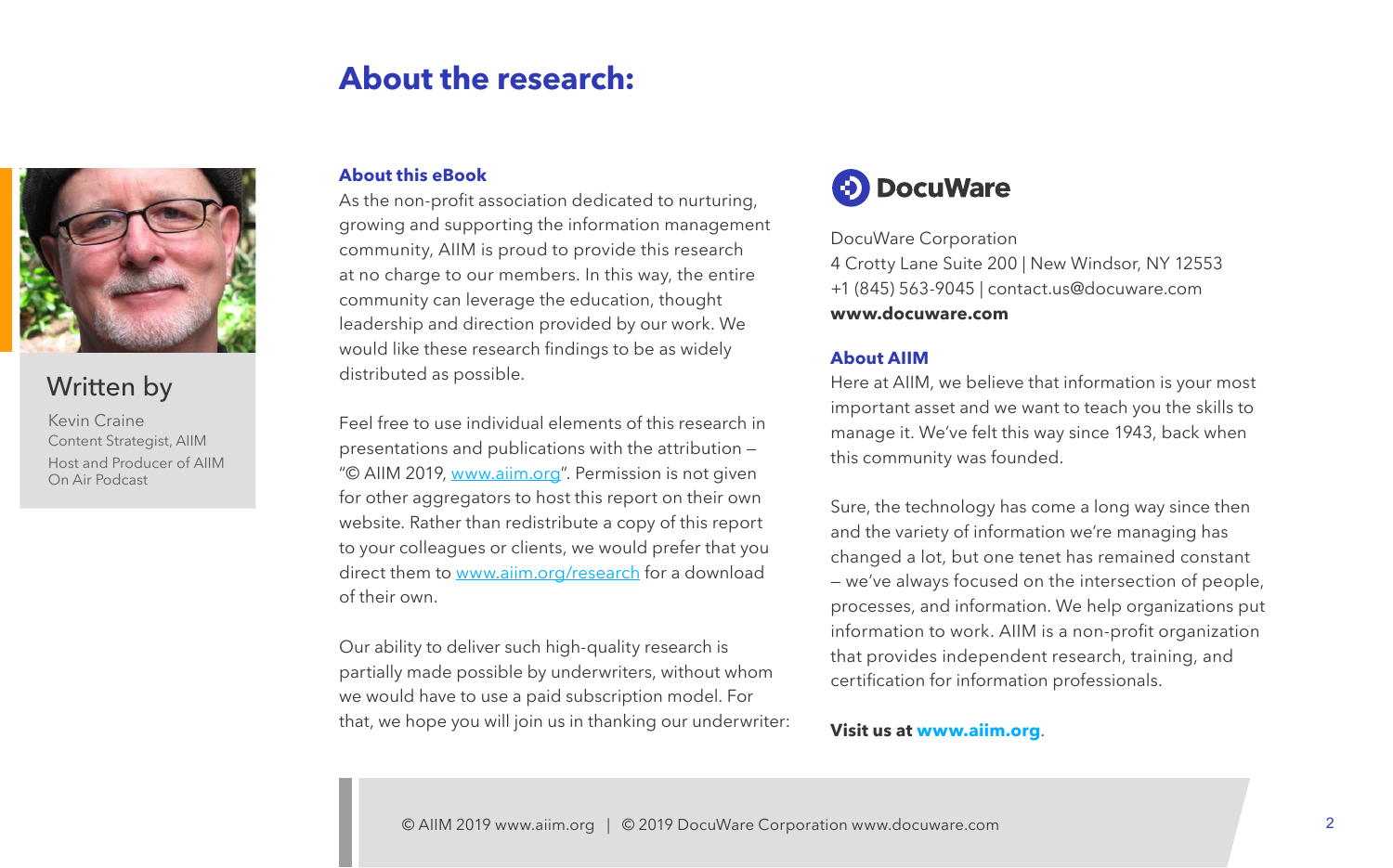# Introduction

# The notion of "digital transformation" is on the minds of business owners and executives from all industries.

The transformative promise is one that leads the organization to new efficiencies and competencies that streamlines operations, provides better customer experience, and saves money.

And while becoming a digitally-enabled organization may seem like it is a reality for only the largest and most technologically-savvy organizations, more and more small- and mid-sized businesses are grabbing their share of success by employing the latest innovations in things like business process automation, machine learning, and analytics.

The rise of cloud computing has made the same solutions and capabilities that the 'big boys' use accessible to smaller operations.

Every company can benefit from digital transformation, but small- and mid-sized businesses are perhaps in the most enviable position to take advantage of the techniques to even the playing field with their larger competitors. The right path depends on the needs and opportunities of the business, but many are making the move. According to a study from [SMB Group](https://www.smb-gr.com/wp-content/uploads/2017/07/7-21-17-DIgital-Transformation-Survey-Final-Brochure.pdf), 48% of small and medium businesses plan to transform their businesses to operate in a digital future. The same study found that around three-fourths of companies surveyed agree that digital transformation is changing how they do business.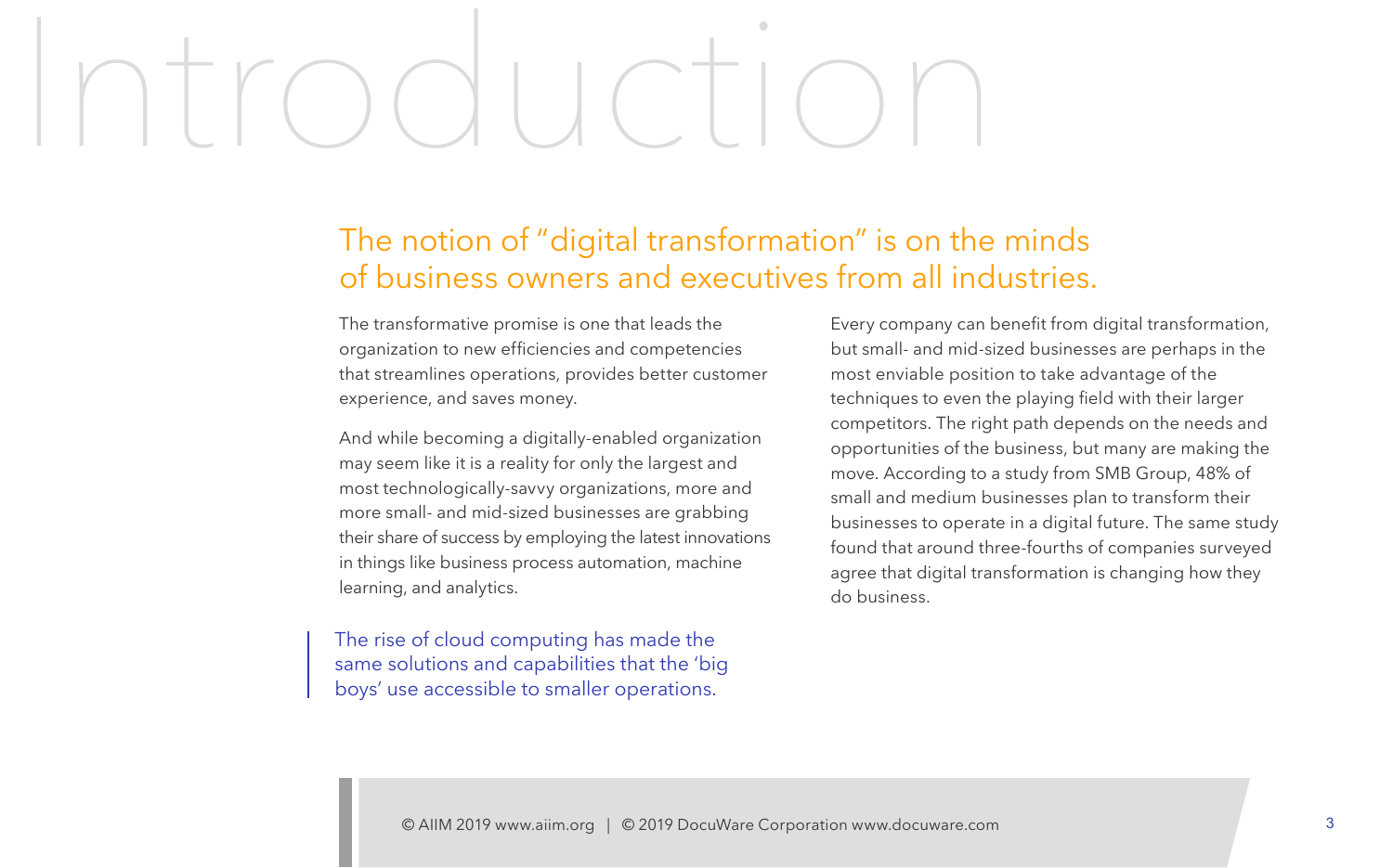What to know and how to start



Our AIIM study "[Digitalizing Core Processes](https://info.aiim.org/digitalizing-core-business-processes-in-2018)" from 2018 found a similar trend toward digital transformation: 75% of respondents said that process automation is a must-do and modernizing their information management strategy is on the scope for 82% of respondents. We asked: Which core business processes do you feel are the most likely candidates in your organization?

Which core business processes do you feel are the most likely candidates for improvement in your organization?

| Records and document management                      |       |     |     |     |     |     |
|------------------------------------------------------|-------|-----|-----|-----|-----|-----|
| Internal processes like reviews andapprovals, etc.   |       |     |     |     |     | 48% |
| Internal HR processes (applicants, timesheets, etc.) |       |     |     |     | 36% |     |
| Sales proposals and contracts                        |       |     |     | 34% |     |     |
| Customer correspondence, helpdesk                    |       |     |     | 32% |     |     |
| Finance (accounts payables and receivables)          |       |     |     | 29% |     |     |
| Case management                                      |       |     | 26% |     |     |     |
| Research and development                             |       |     | 25% |     |     |     |
| Customer on-boarding and new account opening         |       |     | 23% |     |     |     |
| Supplier contracts and procurement                   |       |     | 23% |     |     |     |
| Facilities management and maintenance                |       | 15% |     |     |     |     |
| Claims processing (insurance, healthcare, gov't)     |       | 15% |     |     |     |     |
| Logistics (deliveries, manifests, etc.)              |       | 16% |     |     |     |     |
| Manufacturing and warehousing                        | $7\%$ |     |     |     |     |     |
|                                                      |       |     |     |     |     |     |

- 48% said internal processes like approvals and reviews
- 36% said internal HR processes
- 34% said sales contracts and proposals
- 29% said accounts payables and receivables.

This breakdown points to a top consideration; digital transformation, ultimately, is not just the application of technology, it is also the act of improving those core processes that propel the business forward while implementing new technologies to meet growing and changing business demands with new ways-of-working.

61%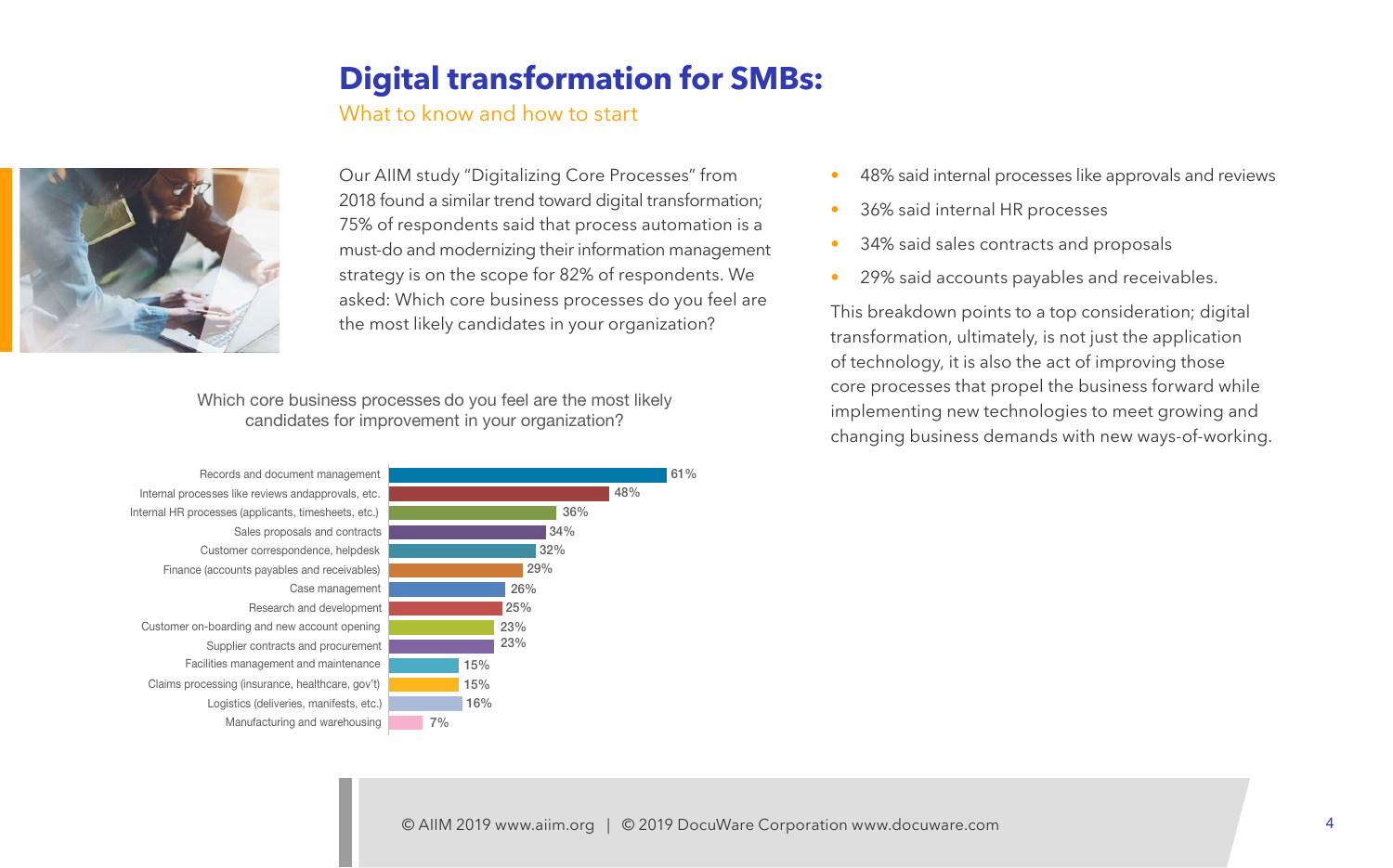What to know and how to start

## **SMB Challenge**

The advantages of digital transformation can be compelling, but many small- and mid-sized business owners feel that the benefits may be out of reach in practical terms. Often the perception is that the opportunities are possible only for larger organizations with enterprise-sized budgets and teams of experts to make it happen. As a result, many SMB's continue to struggle with paper-based and last-century workflows that keep them from being competitive.

But times are changing. The rise of cloud computing and the as-a-service distribution model have made the same business solutions and capabilities that the 'big boys' use accessible to smaller operations. And the time is right for SMBs to evaluate how adopting digital tools could deliver immediate and observable efficiencies. There are also numerous applications and services that readily cover routine business processes such as bookkeeping, point-of-sale and inventory management, document management, and even communication and collaboration which can all be readily acquired and implemented.

## **Three Areas of Opportunity**

While there is an urgency for SMBs to start their digital adoption efforts, it is important to have a measured and strategic approach. The question is: where do you begin? Here are three areas where SMB's can find immediate benefit:

### **Accounts Payable**

Accounts Payable is a fundamental activity for all businesses. Improving the process through automation is a benefit that all organizations can capture. As other areas of business and commerce have become more and more paperless, the accounts payable process in most organizations remains mired in paper copies and manual workflow. The result is an often costly and people-intensive process that leaves companies vulnerable to competitors and financial executives with a growing unease over the inherent inefficiencies.

Invoice processing automation works to reduce and eliminate the mundane and manual tasks that plague the AP process. By relieving the burden of manual data entry and other routine and repetitive activities,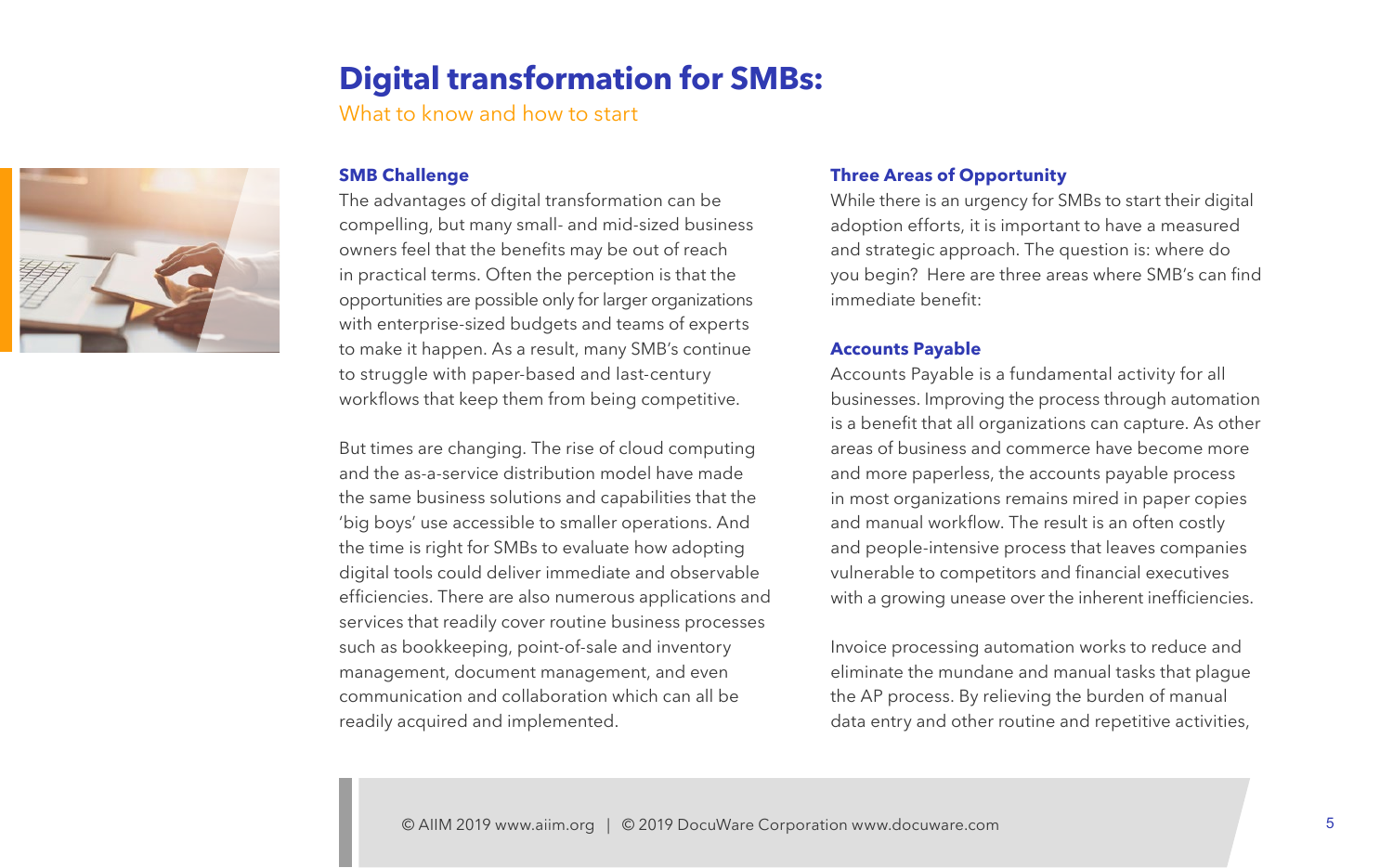What to know and how to start



automation helps to reduce costs and inefficiencies while freeing up staff to function in more productive and value-added activities. Software systems to manage the entire AP process – including electronic invoice delivery and document management, workflow automation, and advanced analytical tools – are widely available. Small and medium-sized businesses can benefit with AP automation in a number of ways that can provide immediate advantage. First, automation enables quicker payment, within 30-60 day discount windows, that can

Digital transformation may seem like it is only the largest and most technologically-savvy organizations, but more and more small- and mid-sized businesses are grabbing their share of success.

unlock an additional stream of revenue in the form of early pay discounts that would be lost to the organization otherwise. Second, supplier relations are improved. Almost every business, whether product- or serviceoriented, is dependent on partners and suppliers. AP automation helps ensure vendor satisfaction by

managing and processing accounts payable faster and with more accuracy. And finally, AP automation provides better business insight and intelligence, and allows small and mid-sized businesses to more accurately predict financial outcomes because it provides greater visibility into the process

### **Human Resources**

Despite the increasing digitization of business today the truth is that most Human Resources departments in SMBs are still buried in paper. The result is that HR professionals often spend more time, effort and money performing administrative duties than they do attracting, hiring and maximizing the human capital of the organization. The fundamental mission of any HR department is to find and recruit the best talent, help motivate those employees to top performance, and maintain an organizational culture of high morale and high accomplishment. But that is difficult to do if your professional staff are spending more time performing administrative tasks than they do working in activities that bring value to your organization.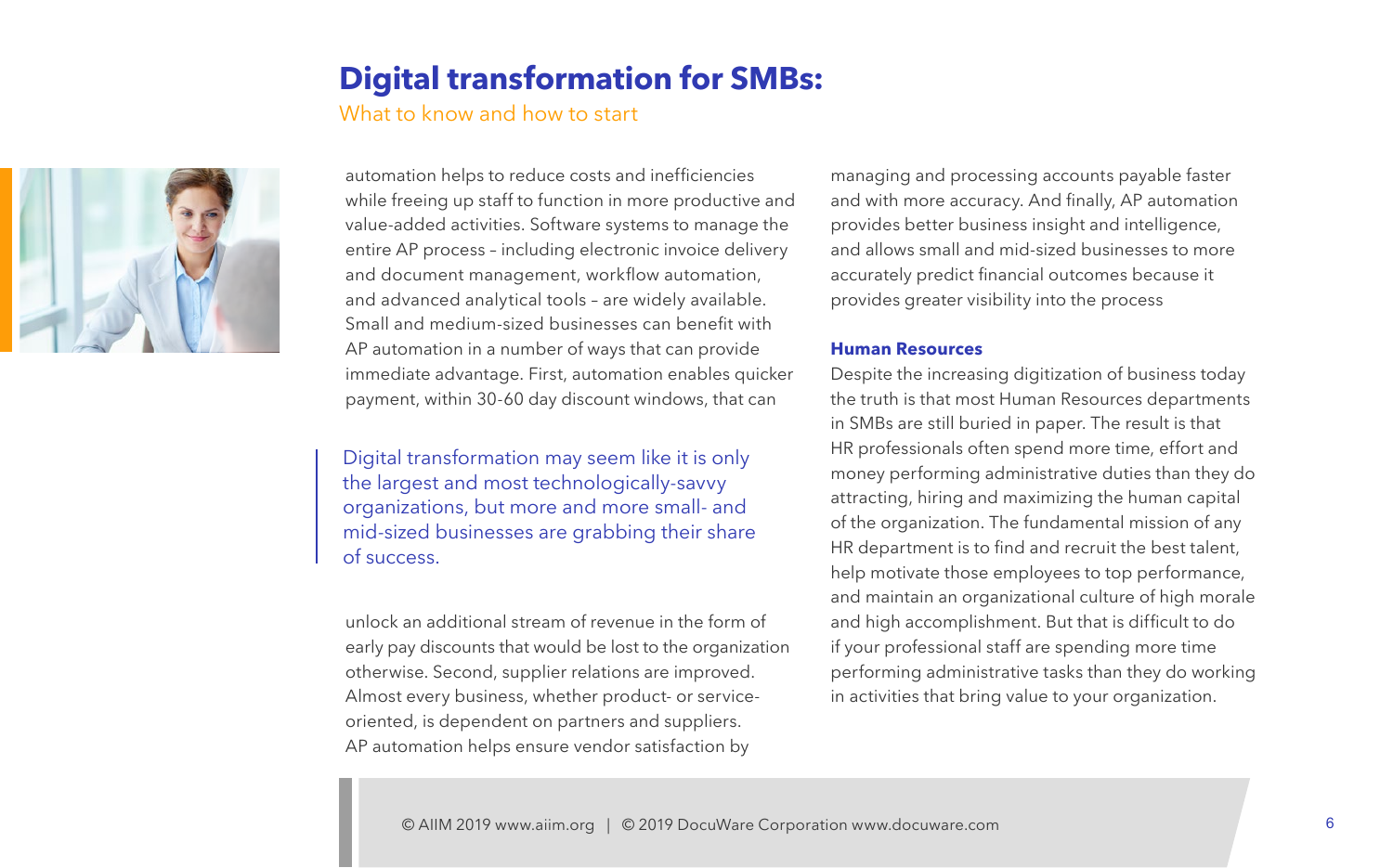What to know and how to start



Managing the human capital of an enterprise requires a staggering amount of documentation that starts even before an employee is hired and continues well after a person has left the company. New Hires cause a variety of forms for background checks, state and federal taxes, health insurance, and more. During employment, any number of events generate even more paperwork for things like workplace claims, training and certifications, and annual benefits re-enrollment. Employee retirement and turnover generate yet additional forms, documents and information that all must be secured and retained for years after termination.

Digital transformation removes the burden of paper and digitization helps SMBs save time, money, and effort. This is done by automating the processes with modern document and content management tools, and by enabling more integrated data and case management capabilities that are simply not possible using the paper-bound workflow of the past.

The good news for SMBs today is that developers are offering niche solutions that are designed specifically to automate and transform core business processes.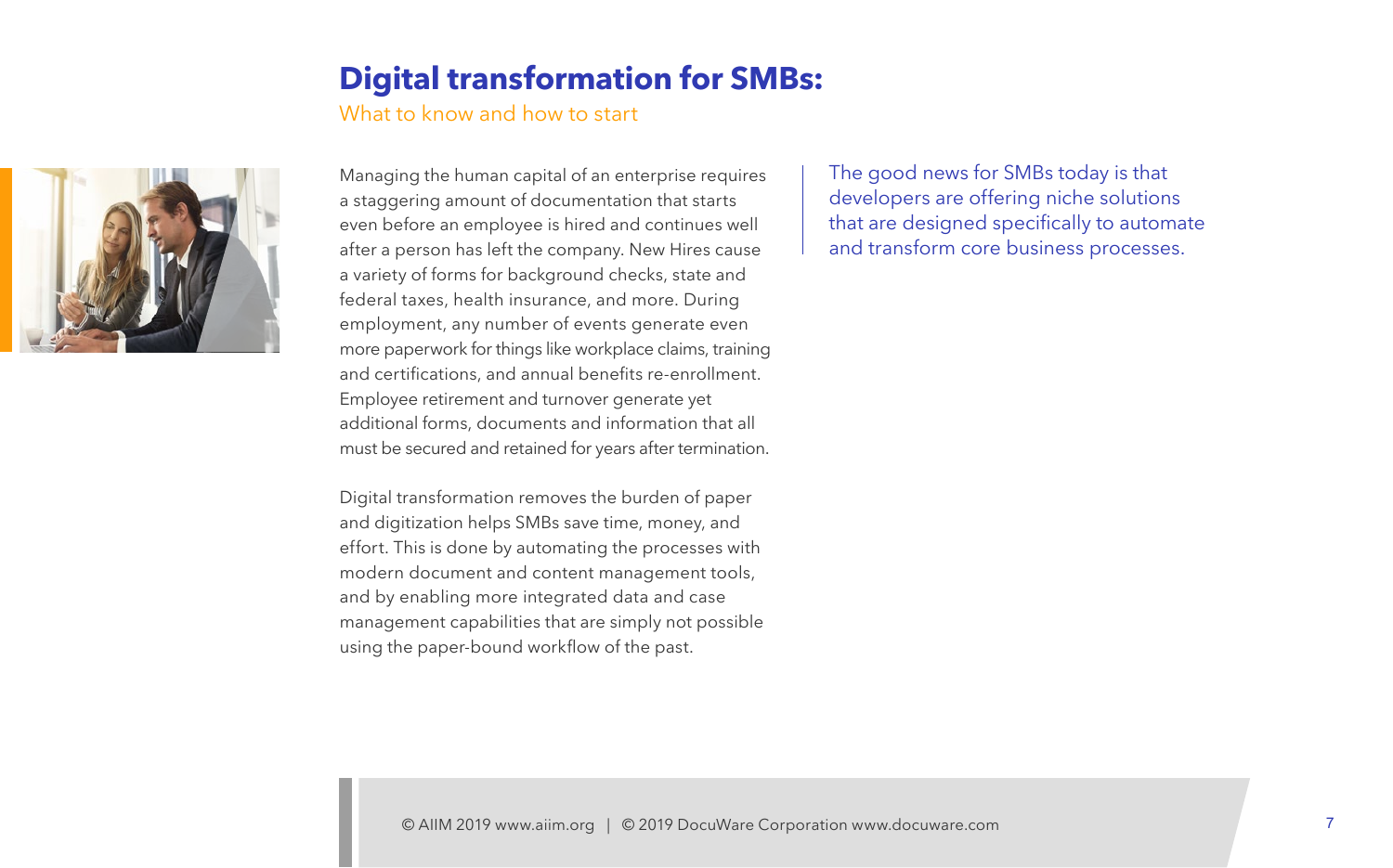What to know and how to start



# **Sales**

Every organization needs to sell. And the world of business selling has changed dramatically over recent years. Since customers can find most of the information they need online, they typically engage sales teams only when they are close to a final decision. You need to move fast and effectively to close deals. That means instant access to critical information and seamless processes for outstanding customer experiences. Digital transformation enables that agility by enabling tools and capabilities that help SMBs close sales more quickly and better compete.

The information age continues to shift more decisionmaking power into the hands of the customer, companies that win will be the ones that are successful in empowering their sales teams with the tools needed to leverage customers' knowledge into meaningful, positive experiences. With centralized, real-time, cloud-based document management and workflow automation those teams can better optimize key stages of the buyer's journey. From initial contact through in-person

presentations to contract negotiation, the edge is the ability to deliver the right information at the right time to the right person.

Sales promotion and marketing are dramatically enhanced by workflows that digitize documents, stay digital through the entire process, and then leverage workflow automation to route that information to the right team and initiate a winning sales process. Once the deal is done, best-of-breed solutions provide a way to digitize, manage and share contracts with a workflow that eases collaboration between sales, legal, and executive reviewers.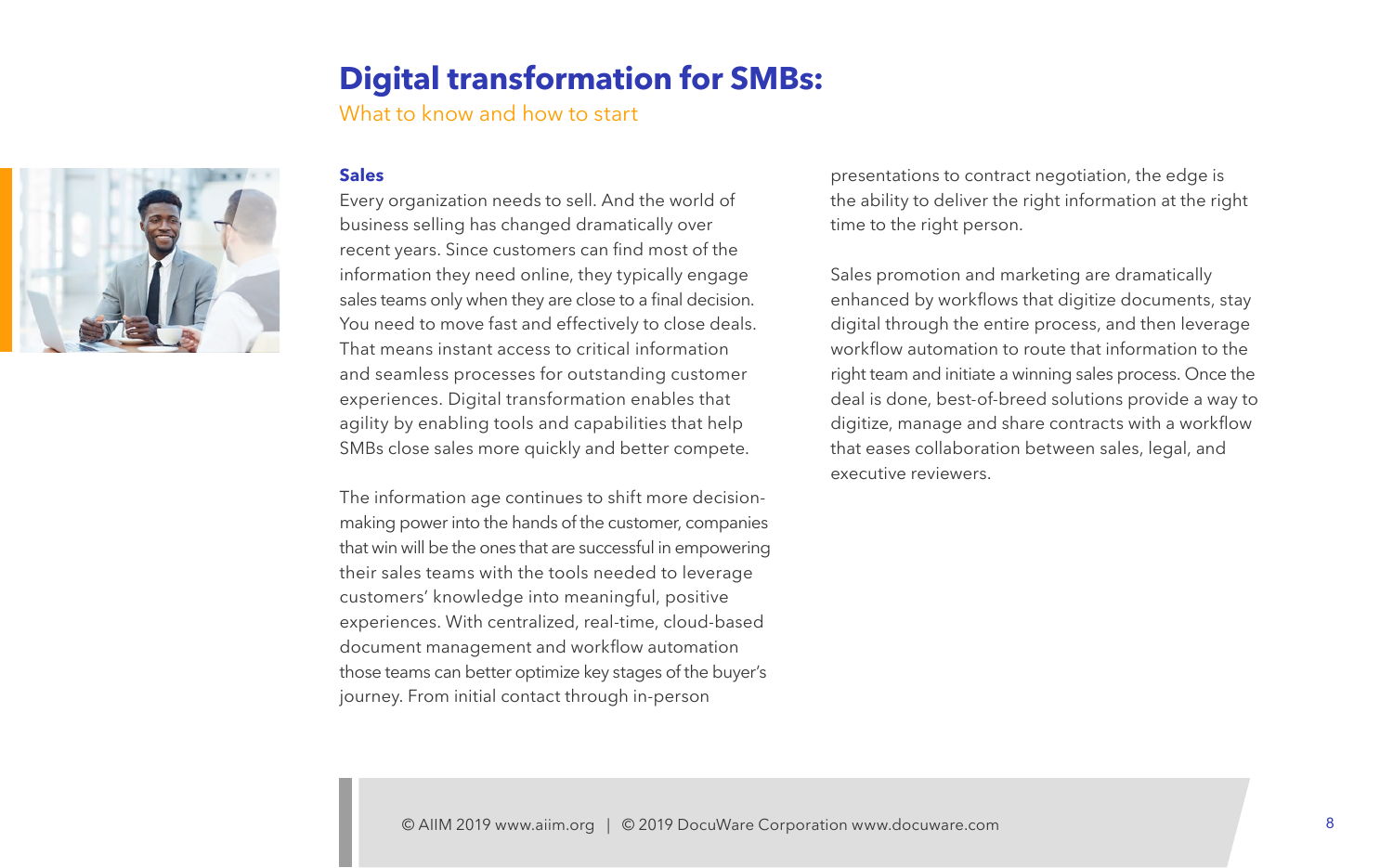What to know and how to start



# **Recommendations**

For SMBs today the accounts payable, human resources, and sales functions are just three areas of immediate opportunity for digital transformation, but there are others. Businesses should carefully navigate their digital transformation journey, linking the effort to concrete business goals. Here are some recommendations as you move forward.

- **• Evaluate your current process and workflow**
	- No matter what activity you target for digital transformation it is important to closely examine the current process to identify gaps in performance. In what specific ways can you reduce time, save money, or capture a missed opportunity? Do this by establishing measurements that demonstrate how the as-is process works today. These will point the way and indicate improvement success later.
- **• Establish specific objectives for transformation** Now that you understand the as-is process, it is important to define what the "to-be" process needs to be. Do this by developing a set of specific

expectations and objectives like "we will reduce the time needed for an invoice payment from 3 days to 3 hours," or "we will reduce the number of hours spent on-boarding a new hire from 5 hours to 1 hour." Use these desired "to-be" measurements as part of your RFP or project milestones and measure your success against these objectives.

**• Evaluate targeted technology options** SMBs don't need to build it themselves; many developers and providers now have tailor-made solutions for core business functions like AP, HR, and Sales. This can be the quickest and most reliable way to move forward. Those looking to improve financial operations should invest in those specifically targeted at AP and AR. Those looking to expand their reach could consider adopting marketing automation and leads generation technologies. The as-a-service model allows companies to simply subscribe to these services and be functional almost immediately.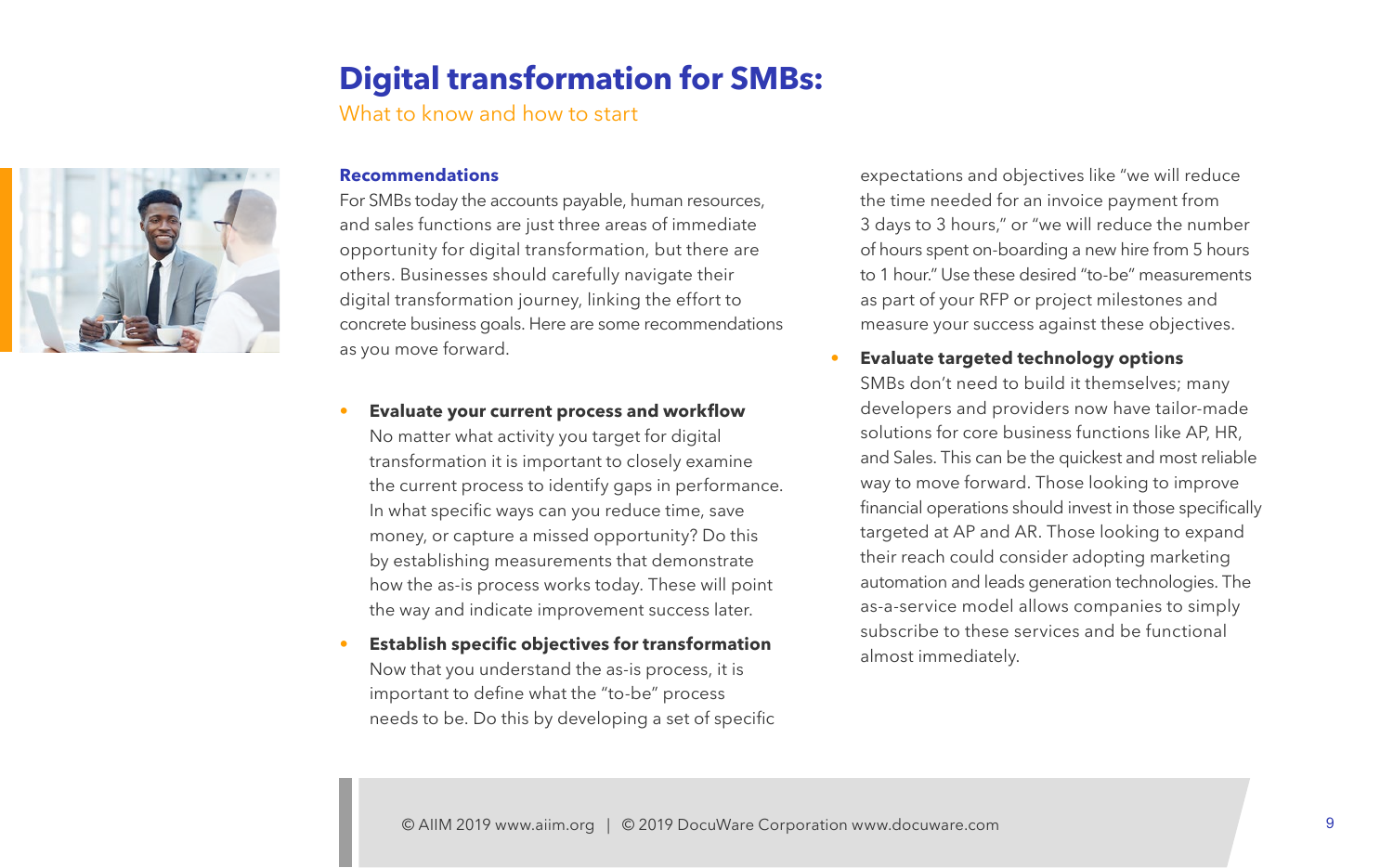What to know and how to start



## **Moving forward**

How can you capture the benefits of digital transformation? It will take the right tools and the right focus to be successful. Use these ideas and best practices to spark your success. Look for providers and partners with the right mix of expertise, experience, and vision to enable you to make the most of automation in your business of any size.

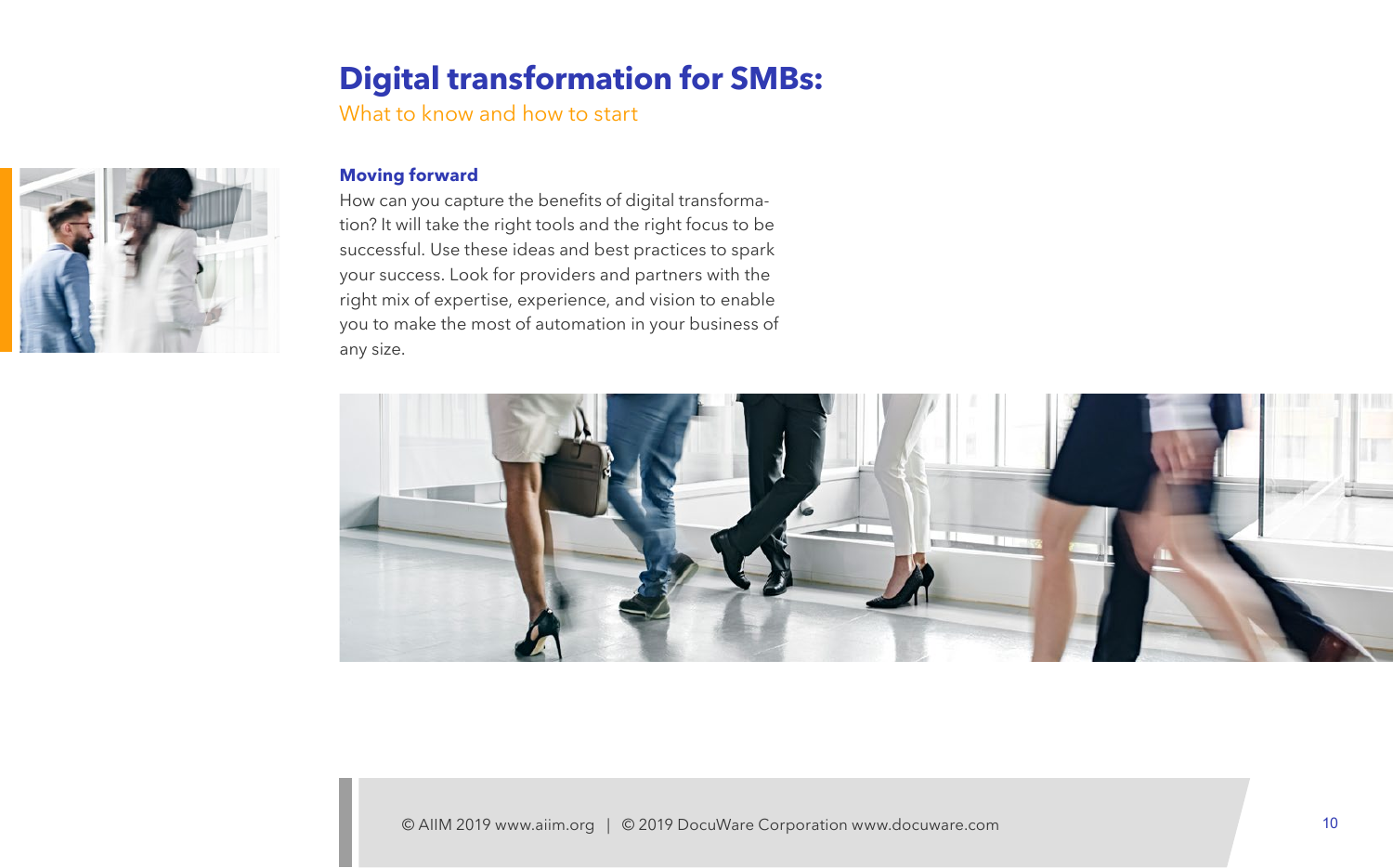# **What's next?**



Every organization in the world is on, or should be on, a Digital Transformation journey. How effectively you navigate this journey relies on how adept your organization is at combating the rising tide of information chaos. This requires new strategies and skills that extend beyond traditional ECM. We call this modern approach Intelligent Information Management.



This course explores how your role as an information professional is critical to accelerating business activities, enriching customer experiences, and improving operational agility.

You will learn how to:

- Create and capture information
- Extract intelligence from information
- Digitalize information-intensive processes
- Automate governance and compliance
- Implement an information management solution

The Foundations of Intelligent Information Management Workshop was designed as a primer for the Certified Information Professional exam. For attending, you will receive the CIP Study Guide and a voucher for one free CIP exam registration.

### **[Learn more](https://www.aiim.org/Education-Section/Deep-Dives/Foundations-of-IIM)**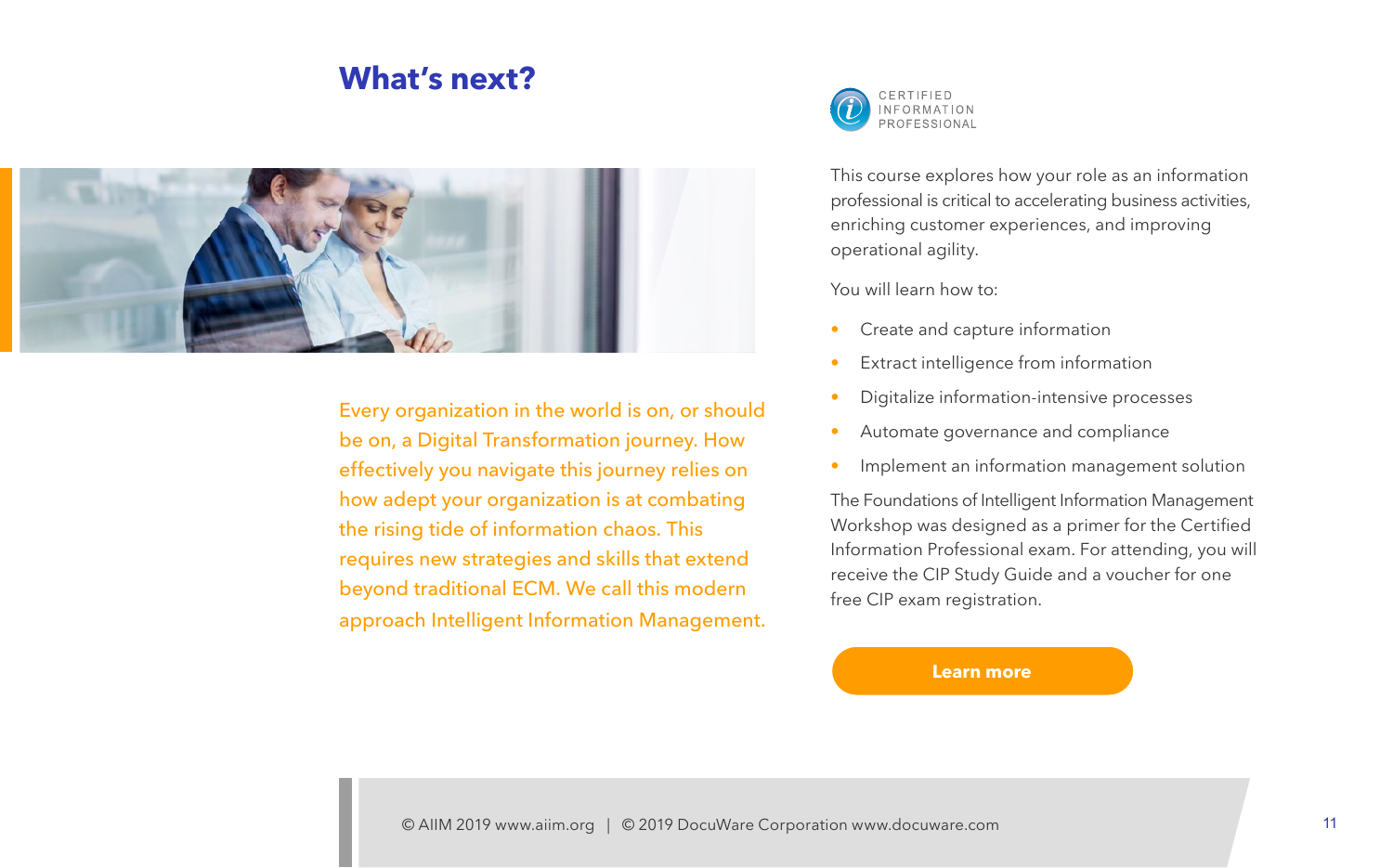# **Docu Ware**

Companies of all sizes use DocuWare to drive better customer service, improve efficiency, lower operational costs, support compliance by digitizing paper-based data and information, and automate business processes.

A new pace is set for worker productivity and business performance with DocuWare office automation solutions that deliver standard and customized smart digital workflows and optimal document control.

With flexible integration, full mobile capabilities and rated #1 ease of use with zero-compromise cloud services, DocuWare is recognized as best-fit for digitizing, automating and transforming key processes with over 500,000 satisfied users at 18,000 companies in 70 countries.

DocuWare is available on-premise or from the cloud; it is ISO-certified and BLI 5-Star rated. DocuWare is recognized for its ease of use, streamlined integration capability and fast ROI.

# **Learn more about DocuWare solutions at: https://start.docuware.com/**



### **DocuWare Europe GmbH**

Therese-Giehse-Platz 2 | 82110 Germering | Germany Phone: +49 89 894433-0 | Fax: +49 89 8419966 Email: infoline@docuware.com

# **DocuWare Corporation**

4 Crotty Lane, Suite 200 | New Windsor, NY 12553 | United States Phone: +1 (845) 563-9045 | Toll-Free: +1 (888) 565-5907 Email: dwsales@docuware.com